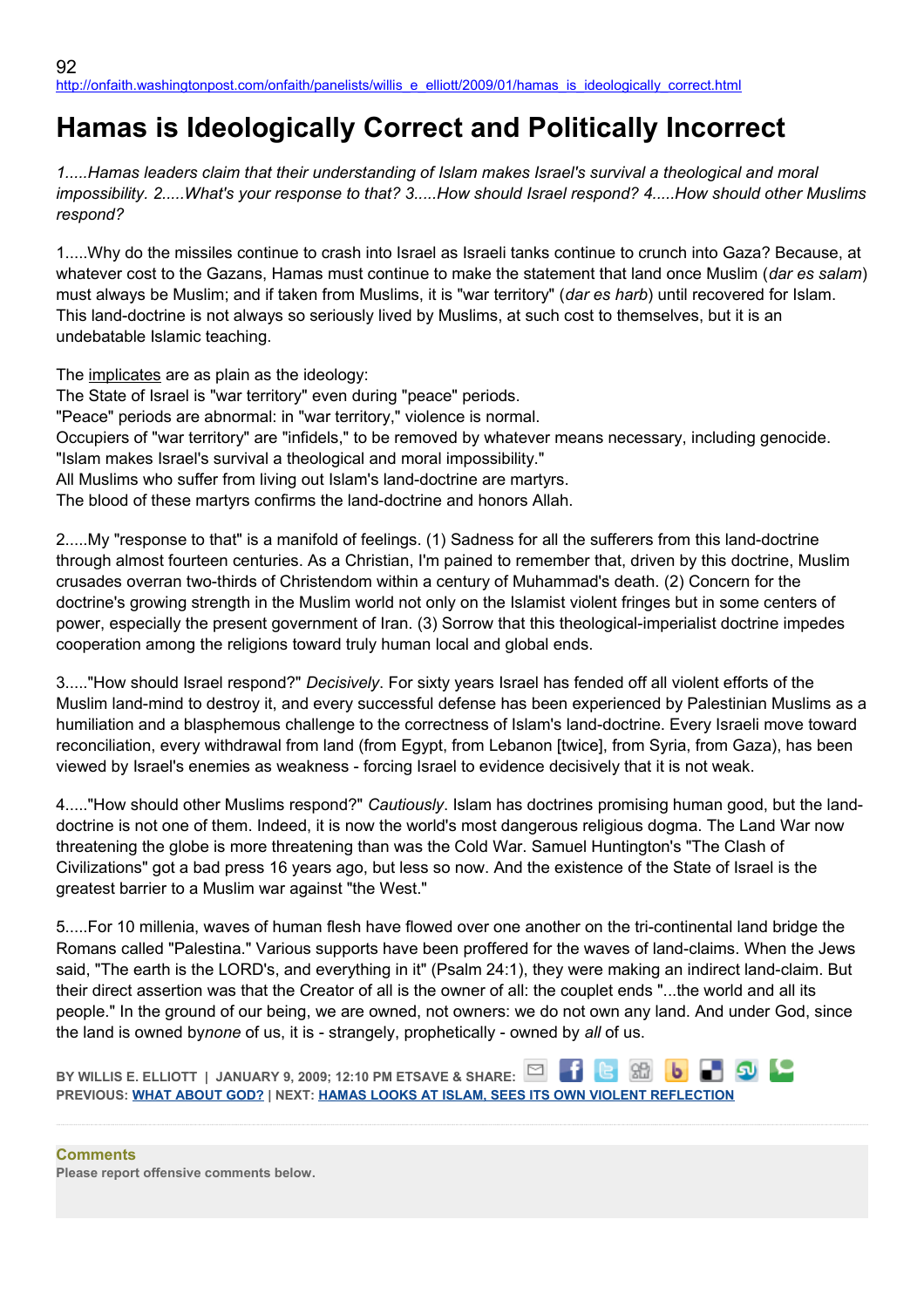The Muslin land-doctrine begins in the Qur'an with Allah's land-gift to Muslims: "He bequeathed upon you" Muslims "their lands, their habitations, and their possessions, and a land you never have trod" (33.25-26; "their" means "the People of the Book," Jews and Christians). Within a century of Muhammad's death (AD 632 CE), Muslim armies had overrun most of Christendom, including Palestine.

**POSTED BY: WILLIS E. ELLIOTT | JANUARY 12, 2009 11:15 PM [REPORT OFFENSIVE COMMENT](mailto:blogs@washingtonpost.com?subject=On%20Faith%20Panelists%20Blog%20%20%7C%20%20Willis%20E.%20Elliott%20%20%7C%20%20Hamas%20is%20Ideologically%20Correct%20and%20Politically%20Incorrect%20%20%7C%20%204583587&body=%0D%0D%0D%0D%0D================%0D?__mode=view%26_type=comment%26id=4583587%26blog_id=618)**

Dear Author and Readers,

Please dont propagate false claims about so called islamic "land-doctrine".

It simply does not exist!

Your attempt to invent/quote a false doctrine and then using it to discredit the Palestinian struggle against their zionist occupiers, is a shame.

That struggle is based on a universal sense of justice, and is being waged by native christians as much as by native muslims.

Those who make it an islamic cause do so on the basis of Islamic injunctions to establish justice in the world.

No body (The UN and The Colonial British empire included ) has the right to dis-possess anyone, and then present it as a gift to someone else.

Please, find out the truth and then make up your mind based on your own inherent sense of justice. I promise you dont have to be a muslim to see what is just.

Thanks.

**POSTED BY: BEJUST | JANUARY 11, 2009 11:09 PM [REPORT OFFENSIVE COMMENT](mailto:blogs@washingtonpost.com?subject=On%20Faith%20Panelists%20Blog%20%20%7C%20%20BeJust%20%20%7C%20%20Hamas%20is%20Ideologically%20Correct%20and%20Politically%20Incorrect%20%20%7C%20%204583148&body=%0D%0D%0D%0D%0D================%0D?__mode=view%26_type=comment%26id=4583148%26blog_id=618)**

Another example of how faith poisons so many things. Amazing and sad to see how many people think they know what God thinks/wants/plans, etc.

**POSTED BY: BIOS | JANUARY 11, 2009 6:07 PM [REPORT OFFENSIVE COMMENT](mailto:blogs@washingtonpost.com?subject=On%20Faith%20Panelists%20Blog%20%20%7C%20%20Bios%20%20%7C%20%20Hamas%20is%20Ideologically%20Correct%20and%20Politically%20Incorrect%20%20%7C%20%204583097&body=%0D%0D%0D%0D%0D================%0D?__mode=view%26_type=comment%26id=4583097%26blog_id=618)**

Doctor Elliott,

Very interesting; good points.

The "landmind" doctrine seems quite fallacious. For, if our true treasure is in Heaven with God (or Allah), then where is that land when we are in Heaven?

Isn't this an inordinate love of land which is counter to the love which is due to God alone?

How many innocent men, women and children must be sacrificed in service to this idol called "land"? How long will this idolatry and hatred against God and neighbor persist?

I do not think that the prophet intended this; I also believe that the prophet's followers have the God-given intellect to reason through this faithfully and appropriately, for the sake of loving God and humanity.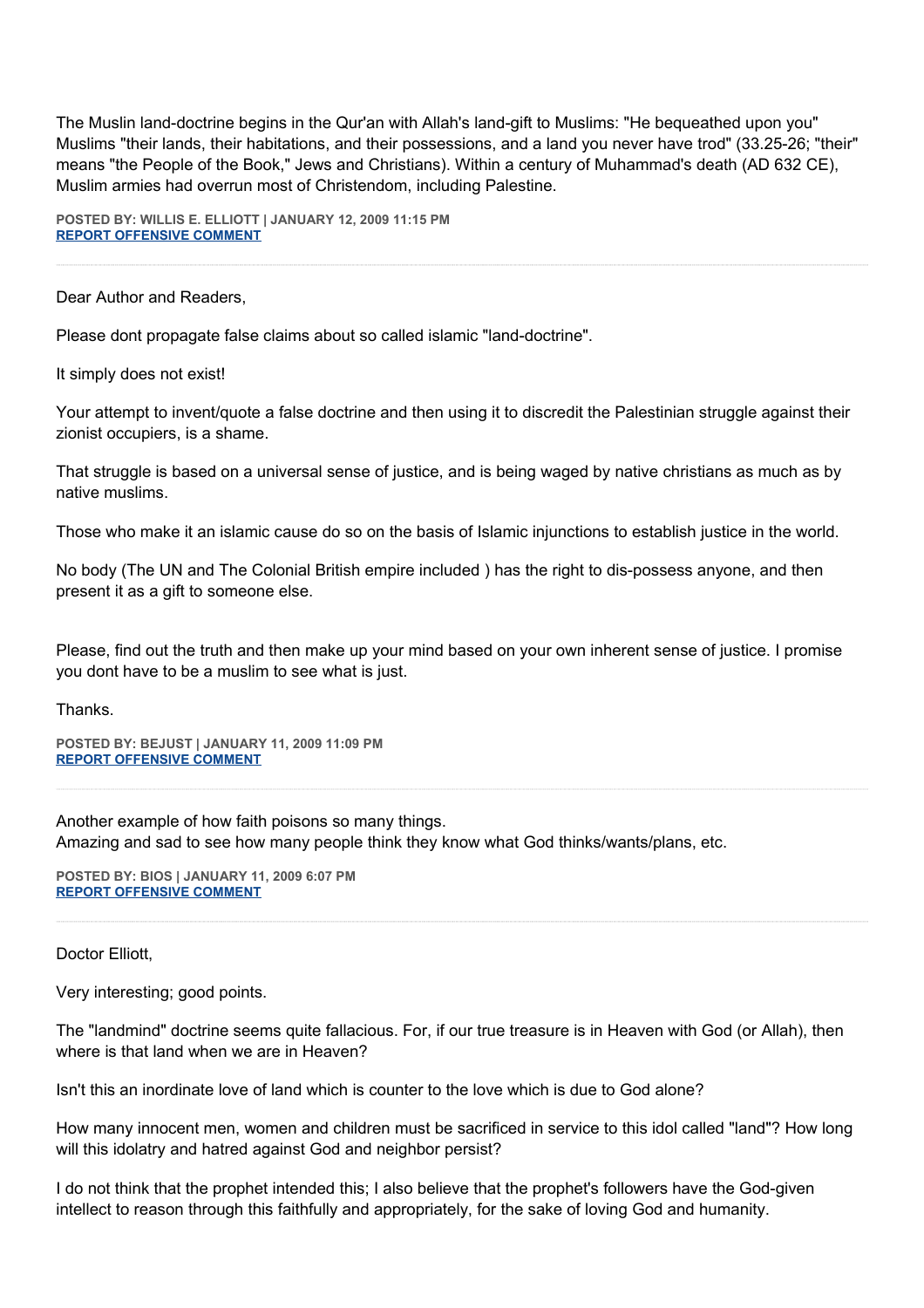Woe to those who sacrifice the children of the One, True God to the land idol. Please desist and stand down. This is madness!

Seeking Justice for God.

**POSTED BY: SEEKINGJUSTICE | JANUARY 11, 2009 4:40 PM [REPORT OFFENSIVE COMMENT](mailto:blogs@washingtonpost.com?subject=On%20Faith%20Panelists%20Blog%20%20%7C%20%20SeekingJustice%20%20%7C%20%20Hamas%20is%20Ideologically%20Correct%20and%20Politically%20Incorrect%20%20%7C%20%204583076&body=%0D%0D%0D%0D%0D================%0D?__mode=view%26_type=comment%26id=4583076%26blog_id=618)**

This discussion is a great example of how there will not be peace in the world as long as there is faith. Us nontheists would be laughing at the idiocy of you people if you weren't so intent on destroying the world in the name of your imaginary friends.

**POSTED BY: HHEATHEN | JANUARY 11, 2009 12:53 PM [REPORT OFFENSIVE COMMENT](mailto:blogs@washingtonpost.com?subject=On%20Faith%20Panelists%20Blog%20%20%7C%20%20HHeathen%20%20%7C%20%20Hamas%20is%20Ideologically%20Correct%20and%20Politically%20Incorrect%20%20%7C%20%204583045&body=%0D%0D%0D%0D%0D================%0D?__mode=view%26_type=comment%26id=4583045%26blog_id=618)**

islam is a false religion, fraud created by a meglomaniac in order to allow him to hate, murder, maim and child molest underage females with impunity. islam is the greatest threat to humanity that the earth has ever faced and must be destroyed in order for freedom loving human beings to exist in peace. islam is only famous for two things creating the murder suicide and the child molestation of underage females in order to make that false religion supreme throughout the globe. death to islam

**POSTED BY: WILEYSNAKESKINS | JANUARY 10, 2009 11:41 PM [REPORT OFFENSIVE COMMENT](mailto:blogs@washingtonpost.com?subject=On%20Faith%20Panelists%20Blog%20%20%7C%20%20wileysnakeskins%20%20%7C%20%20Hamas%20is%20Ideologically%20Correct%20and%20Politically%20Incorrect%20%20%7C%20%204582950&body=%0D%0D%0D%0D%0D================%0D?__mode=view%26_type=comment%26id=4582950%26blog_id=618)**

You can't be serious, can you, Dr. Elliot - to take Hamas to task for their "land doctrine" without making similar critiques of Israel? Are you not aware that 80% of the people who live in Gaza are there because they or their forebears were driven from their homes by Israel which was created on the basis of a 2,000 year old "land doctrine?" There are, in fact, among the Israelis those who continue to believe that all the land under occupation belongs to them by divine fiat, including Gaza and the West Bank. This, in fact, is by far the most egregious land claim in the region.

At least try to put this issue in its proper perspective.

**POSTED BY: JBRINKMEYER | JANUARY 10, 2009 10:04 PM [REPORT OFFENSIVE COMMENT](mailto:blogs@washingtonpost.com?subject=On%20Faith%20Panelists%20Blog%20%20%7C%20%20jbrinkmeyer%20%20%7C%20%20Hamas%20is%20Ideologically%20Correct%20and%20Politically%20Incorrect%20%20%7C%20%204582917&body=%0D%0D%0D%0D%0D================%0D?__mode=view%26_type=comment%26id=4582917%26blog_id=618)**

silly me what if there are both right and are supposed to live in peace together if god had his say . and they are both wrong by using violence. and that people of all kinds of all nations have the right to free speech and even the right to be publicly wtrong.. it is when violence is sustituted for words debate and even arguments it is when ideas are expored by all that you end up with the best solutins and the most understanding of the other person. i suspect very few people set out to be evil or mean or violent but some of the things done in the name of religion truely baffles me.

**POSTED BY: ARTISTKVIP1 | JANUARY 10, 2009 8:39 PM [REPORT OFFENSIVE COMMENT](mailto:blogs@washingtonpost.com?subject=On%20Faith%20Panelists%20Blog%20%20%7C%20%20artistkvip1%20%20%7C%20%20Hamas%20is%20Ideologically%20Correct%20and%20Politically%20Incorrect%20%20%7C%20%204582884&body=%0D%0D%0D%0D%0D================%0D?__mode=view%26_type=comment%26id=4582884%26blog_id=618)**

If we are to adopt the Muslim's "land doctrine" i.e. land that once belonged to Muslims (dar es salam) must always be Muslim then the corollary of that principle should also be valid . This would translate to Muslims having to cough up the whole Middle east, North Africa, Pakistan, Afghanistan and others as they had been made to cough up Spain.

**POSTED BY: ABHAB | JANUARY 10, 2009 6:08 PM [REPORT OFFENSIVE COMMENT](mailto:blogs@washingtonpost.com?subject=On%20Faith%20Panelists%20Blog%20%20%7C%20%20abhab%20%20%7C%20%20Hamas%20is%20Ideologically%20Correct%20and%20Politically%20Incorrect%20%20%7C%20%204582858&body=%0D%0D%0D%0D%0D================%0D?__mode=view%26_type=comment%26id=4582858%26blog_id=618)**